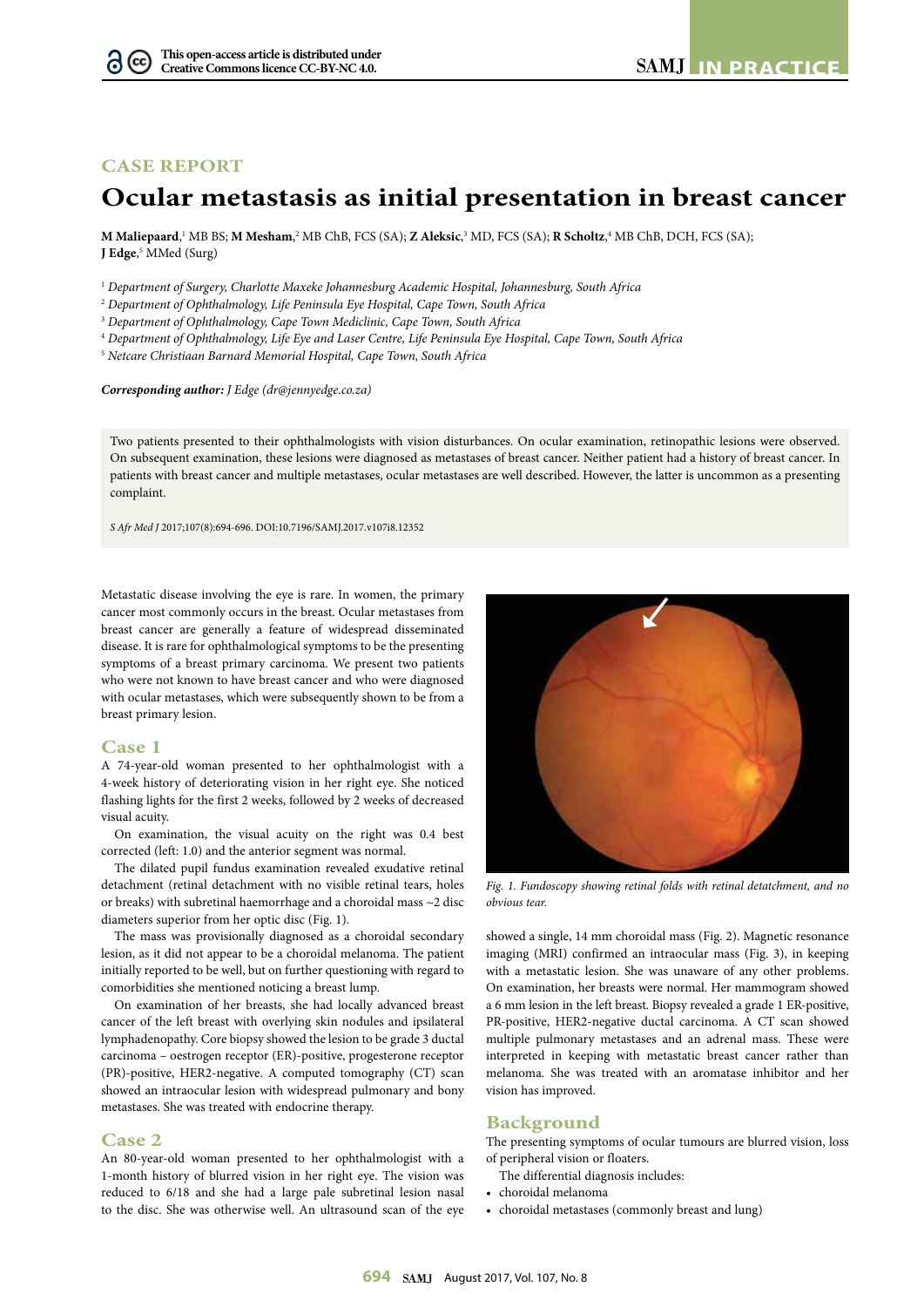

*Fig. 2. Ultrasound scan showing ocular tumour.*



*Fig. 3. Magnetic resonance imaging showing intraocular tumour.*

- choroidal haemorrhage
- inflammatory lesions of the choroid (granulomatous diseases)
- retinoblastoma (in children).

Orbital tumours tend to present differently. The common presenting symptoms are proptosis, pain, diplopia and blurred vision.

The differential diagnosis includes:

- orbital pseudotumour
- thyroid eye disease
- haemangioma
- meningioma
- lymphoma
- rhabdomyosarcoma
- metastases.

#### **Discussion**

The eye is an uncommon site for metastatic lesions, as it does not have a well-developed lymphatic system. Therefore, metastatic spread to the eye is haematogenous. The uveal tract, which is the most vascular part of the eye, is the most likely to be affected.<sup>[1]</sup>

Ninety percent of metastatic lesions deposit in the choroid, causing painless loss of vision. The most common presentations are blurred vision, visual field defects and floaters.<sup>[2-4]</sup> In ~10% of cases the iris and ciliary body are involved.  $\left[ 1,3\right]$  In such cases, patients present with chronic anterior uveitis or raised intraocular pressure owing to iris neovascularisation or trabecular meshwork block from metastatic deposits.[1] The inflammation and raised pressure are resistant to treatment. Less commonly, breast adenocarcinoma will deposit in the orbital lymphatic tissue behind the eye and present with exophthalmos and pain.<sup>[2,4]</sup>

On examination, choroidal metastases appear as pale subretinal lesions. The lesions exude serous fluid into the subretinal space and frequently cause retinal detachment. Choroidal metastases are associated with a disproportionately large amount of subretinal fluid compared with primary choroidal melanomas.<sup>[1,3,5]</sup> Both of our patients had retinal detachment at presentation, which is not uncommon in women with metastatic breast cancer. In contrast, with melanomas, the deposit is usually of a significant size before an exudative retinal detachment can be seen.

Many choroidal metastases are asymptomatic, unless the macula is directly involved by tumour or the associated retinal detachment. They tend to be pale and often have a characteristic leopard-spot appearance from retinal pigment epithelial change on the surface. Lipofuscin from poorly functioning retinal pigment epithelium can be observed on the surface of metastatic deposits, which can also be seen in choroidal melanoma.<sup>[1]</sup> Fluorescein angiography of a metastatic deposit reveals hypofluoresence in the arterial phase followed by late hyperfluorescence, with no pooling of dye. Indocyanine green angiography of the deeper choroidal vasculature is useful to differentiate choroidal haemangioma from a metastatic deposit. However, the most helpful investigation is an ocular ultrasound scan. Metastases are typically placoid shaped with an undulating surface and show medium to high blood flow velocity.

Most ocular metastases are indistinguishable in terms of the original primary tumour; however, certain primary tumours are associated with a particular metastatic appearance. Carcinoid metastases in the choroid appear orange, as do thyroid metastases. Renal metastases are more likely to produce intraocular haemorrhage. A solitary ocular metastasis from a cutaneous melanoma is pigmented and difficult to distinguish from a primary choroidal melanoma, although retinal and vitreous pigmented seeding is an indication that the pigmented choroidal tumour may be a secondary lesion.

When investigating ocular tumours, a breast examination and chest radiograph should be performed to determine the possible presence of a primary lesion. A liver ultrasound scan and liver function tests should be done to investigate the presence of potential liver metastases. An MRI of the brain is an important investigation, as cerebral and intraocular cancers often coexist. If the primary source of the metastatic lesion is unknown, a positron emission tomography (PET) scan or CT scan should be considered. These are very helpful investigations for lymphoma and melanoma, which are metabolically active and therefore show good uptake of fludeoxyglucose F18 (FDG).[1]

The proportion of ocular tumours caused by metastases depends on when the tumours are diagnosed. A survey of 716 patients with ocular disease leading to their death showed that 9.3% had metastatic disease to the eye. However, this is more commonly seen at postmortem examination than in routine practice.<sup>[1]</sup> Common primary sites include breast (47%) and lung (21%). Other primary sites are prostate, gastrointestinal tract, kidney and skin (melanoma).<sup>[6]</sup> The metastases usually present as unilateral disease.<sup>[2]</sup> However, bilateral disease does occur, with an incidence of 20%.[7]